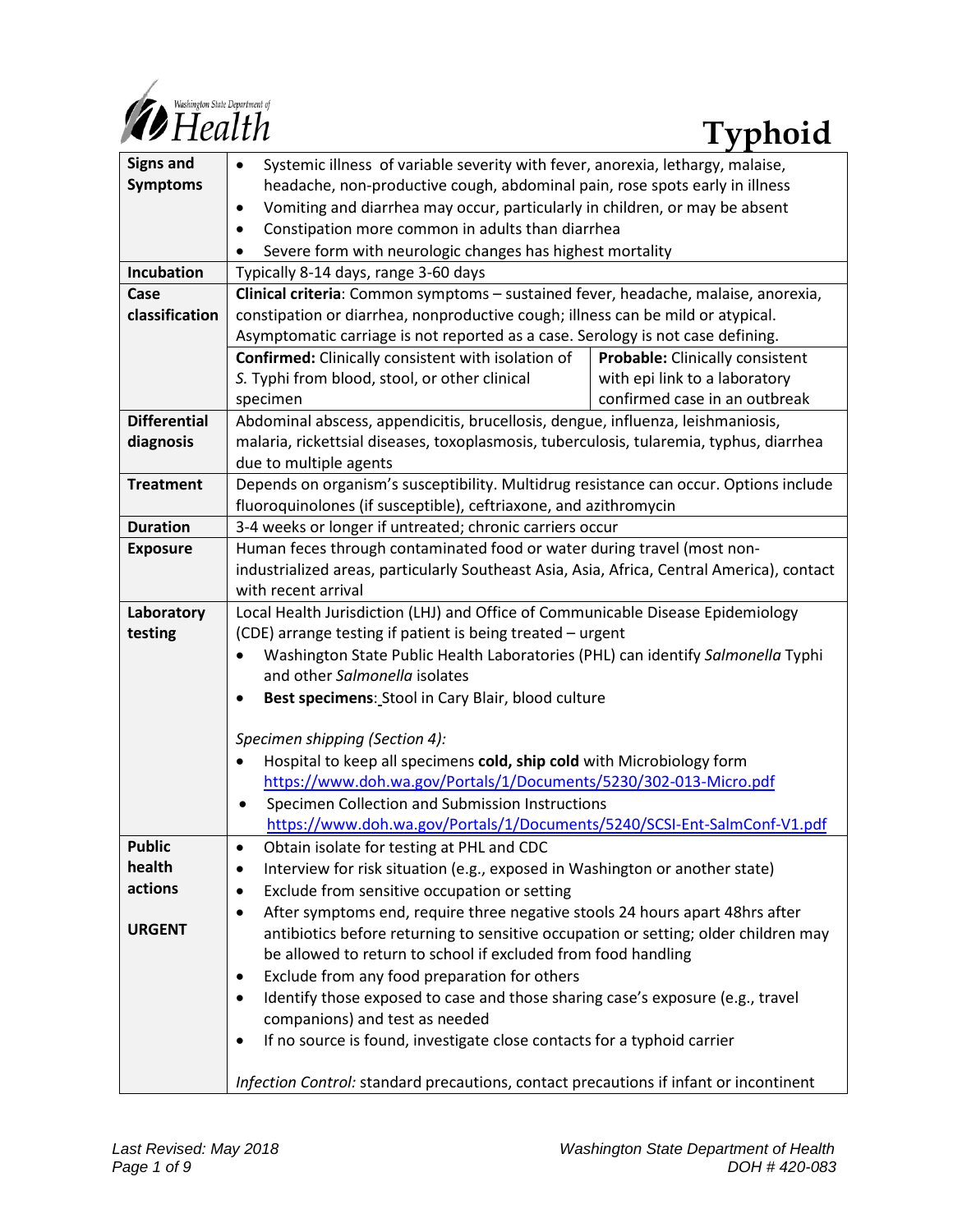# **Typhoid ("Enteric") Fever**

#### **1. DISEASE REPORTING**

#### **A. Purpose of Reporting and Surveillance**

- 1. To determine if there is a source of infection of public health concern (e.g., a food handler or commercially distributed food product) and to stop transmission from such a source.
- 2. To assess the risk of the infected person transmitting infection to others, and to prevent such transmission.
- 3. To identify other undiagnosed cases.

#### **B. Legal Reporting Requirements**

- 1. Health care providers: notifiable to local health jurisdiction within 24 hours
- 2. Health care facilities: notifiable to local health jurisdiction within 24 hours
- 3. Laboratories: *Salmonella* species including *S.* Typhi notifiable to local health jurisdiction within 24 hours; specimen submission required – culture (2 business days)
- 4. Local health jurisdiction: notifiable to the Washington State Department of Health (DOH) Office of Communicable Disease Epidemiology (CDE) within 7 days of case investigation completion or summary information required within 21 days

#### **C. Local Health Jurisdiction Investigation Responsibilities**

- 1. Begin investigation upon receipt of notification.
- 2. Administer appropriate infection control recommendations (see Section 6A).
- 3. Ensure that labs forward the first isolate from each patient to the Washington State Public Health Laboratories (PHL).
- 4. Report all confirmed and probable cases to CDE. Complete the typhoid fever case report [\(https://www.doh.wa.gov/Portals/1/Documents/5100/210-050-ReportForm-Typhoid.pdf\)](https://www.doh.wa.gov/Portals/1/Documents/5100/210-050-ReportForm-Typhoid.pdf) and enter the data into the Washington Disease Reporting System (WDRS).
- 5. **Note:** *S***. Typhi is reported through WDRS as Typhoid Fever and** *S***. Paratyphi is reported through WDRS as Salmonellosis.**

#### **2. THE DISEASE AND ITS EPIDEMIOLOGY**

#### **A. Etiologic Agents**

Typhoid fever is caused by *Salmonella* Typhi (full official designation is *S. enterica*  subsp. *enterica* serovar Typhi). It is in group D, which includes non-typhoidal serotypes.

Paratyphoid fever, a milder typhoid-like illness, can be caused by *S.* Paratyphi serotypes A, B, and C, most commonly B. However, the majority of *S.* Paratyphi B infections in Washington are caused by a strain called S. Paratyphi B variant  $L(+)$  tartrate(+) which causes gastroenteritis rather than paratyphoid fever.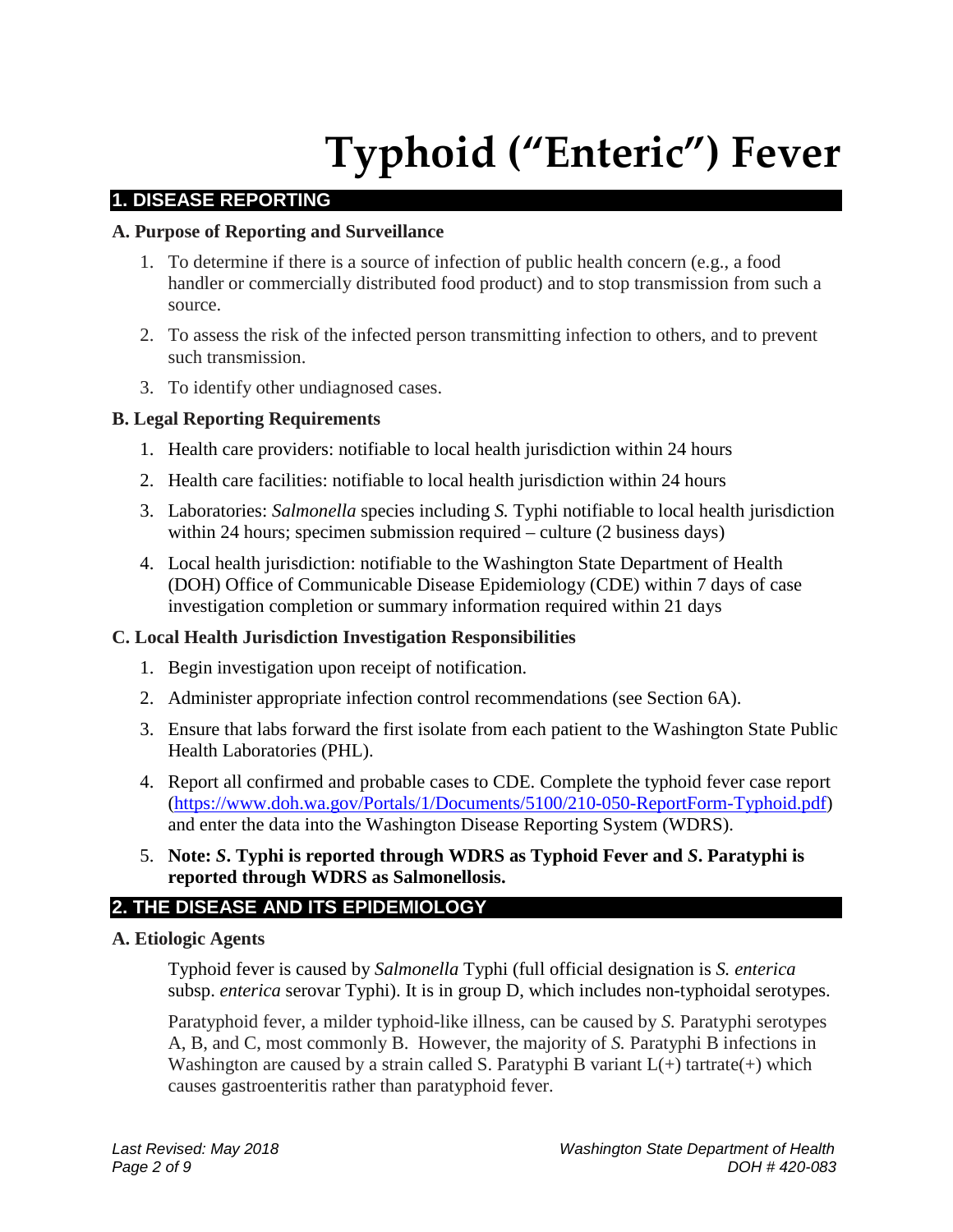#### **B. Description of Illness**

**Typhoid ("enteric") fever** differs from the more common kinds of salmonellosis. Vomiting and diarrhea may be absent, and constipation is frequently reported. Typhoid is a systemic illness so blood cultures are more likely to be positive than stool, particularly early in the infection, but should be repeated if negative for suspected cases. Bone marrow cultures increase diagnostic sensitivity. Serology is not definitive.

Initial symptoms may include fever, anorexia, lethargy, malaise, headache, nonproductive cough, abdominal pain, and constipation. Diarrhea may develop, particularly in children under age one year. In endemic areas, mild infections are common. If the illness progresses, there is protracted fever and mental dullness. Many patients develop hepatosplenomegaly. Some cases develop a truncal salmon-colored macular rash ("rose spots"). Intestinal hemorrhage or perforation may occur and be life-threatening. Without treatment, illness may last 3 to 4 weeks and death rates range between 12% and 30%.

#### **C. Typhoid Fever in Washington State**

Typhoid fever is not endemic in Washington. In recent years, 4–22 cases were reported annually to DOH with most having recent travel to typhoid-endemic countries. Some investigations have implicated previously undetected asymptomatic household carriers.

#### **D. Reservoirs and Chronic Carriage**

Unlike other salmonellae, *S.* Typhi infect only humans; chronic carriers are important reservoirs. Approximately 5% of acute cases or asymptomatic infections become chronic carriers, defined as carriage extending beyond one year. The risk is highest for persons infected in middle age, particularly women with gall bladder abnormalities. Sanitation improvements over the past 50 years have greatly reduced the prevalence of chronic carriage in the United States. Most carriers in this country are now elderly or immigrants from risk areas including many countries in Southeast Asia, Asia, Africa, and Central America.

#### **E. Modes of Transmission**

Mainly consumption of food or water contaminated with feces from persons infected with *S*. Typhi. In endemic countries, disasters like floods can precipitate typhoid outbreaks.

### **F. Incubation Period**

Typically 8–14 days, with a range of 3–60 days.

### **G. Period of Communicability**

Communicable while organisms are excreted in the feces or urine, typically beginning one week after onset through convalescence and then for a variable period (permanently in a carrier state). Up to 10% of untreated cases excrete for 3 months after onset.

#### **H. Treatment**

Antibiotic therapy is useful in resolving signs and symptoms, and can be considered in an attempt to eliminate the carrier state. The choice of antibiotics is dependent on the susceptibility of the organism. Multidrug-resistant isolates of *S.* Typhi are common, particularly in Southeast Asia, including reduced susceptibility to fluoroquinolones.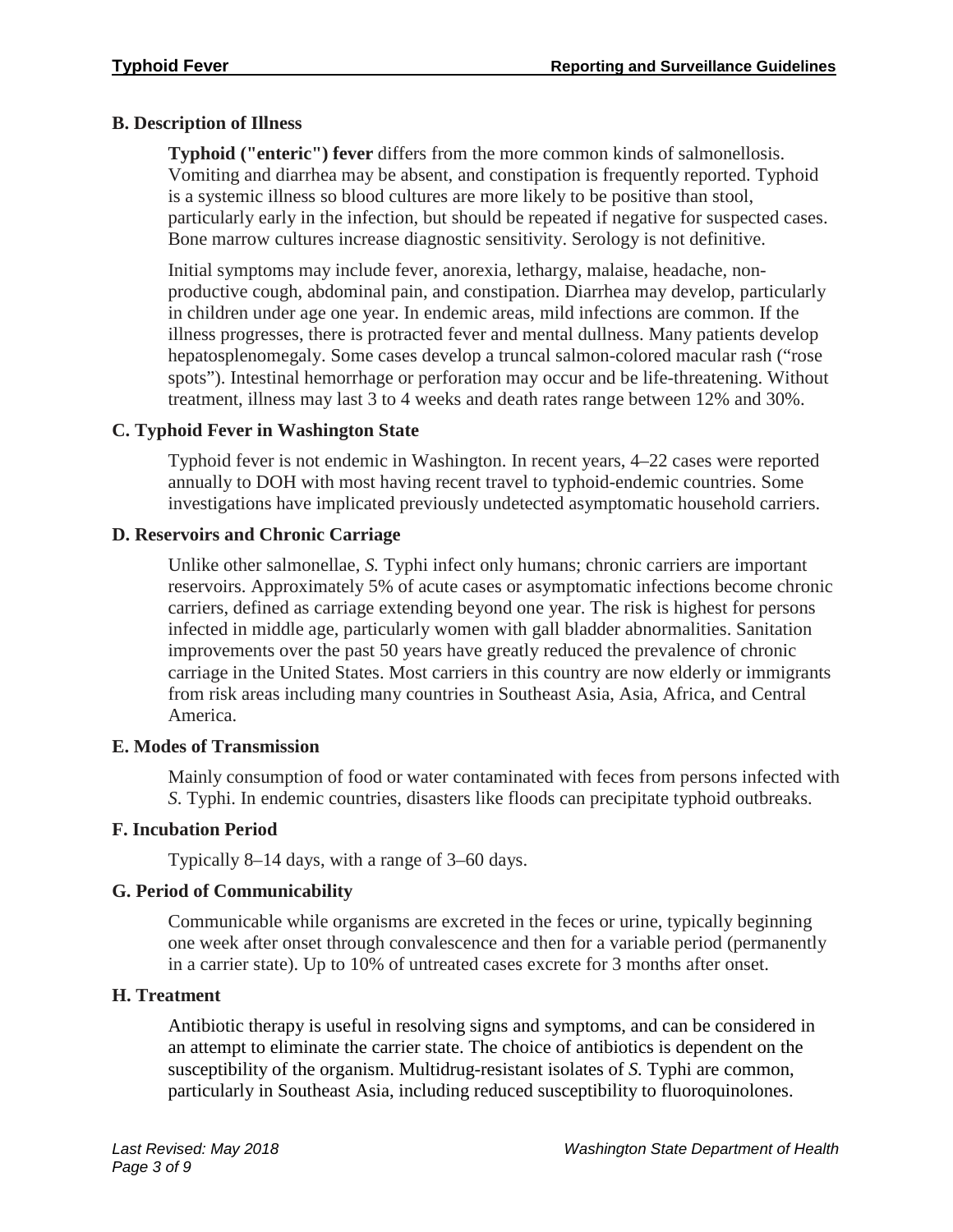Options include fluoroquinolones (for susceptible infections), ceftriaxone, and azithromycin. Mortality can be 20% without treatment.

# **3. CASE DEFINITIONS**

# **A. Clinical Description**

An illness caused by *S*. Typhi that is characterized by gradual onset of sustained fever, headache, malaise, anorexia, constipation or diarrhea, and nonproductive cough. However, mild and atypical infections occur. Carriage of *S.* Typhi may be prolonged.

# **B. Laboratory Criteria for Diagnosis**

Isolation of *S.* Typhi from blood, stool or other clinical specimen

# **C. Case Definition (1997)**

- **1. Probable***:* a clinically compatible case that is epidemiologically linked to a confirmed case in an outbreak
- **2. Confirmed***:* a clinically compatible case that is laboratory confirmed

**NOTE**: Isolation of *S.* Typhi is required for confirmation. Serologic evidence alone is not sufficient for diagnosis. Asymptomatic carriage should not be reported as typhoid fever.

# **4. DIAGNOSIS AND LABORATORY SERVICES**

### **A. Laboratory Diagnosis**

Typhoid fever is diagnosed by isolation of *S.* Typhi from blood, stool, urine or other clinical specimens including bone marrow.

# **B. Tests Available at Washington State Public Health Laboratories (PHL)**

Laboratories in Washington are required to submit all *Salmonella* isolates to PHL for confirmation, serotyping, and pulsed-field gel electrophoresis (PFGE).

Stool and blood culturing for *S.* Typhi and follow-up cultures to evaluate a carrier state can also be done at PHL if these services are unavailable locally. Contact Office of Communicable Disease Epidemiology (206-418-5500) for approval prior to submitting specimens for culture.

Note that PHL require all clinical specimens have two patient identifiers, a name **and** a second identifier (e.g., date of birth) both on the specimen label and on the submission form. Due to laboratory accreditation standards, specimens will be rejected for testing if not properly identified. Also include specimen source and collection date.

# **C. Specimen Collection**

Use a sterile applicator swab to collect stool for culture, insert the swab into Cary-Blair transport medium, push the cap on tightly, label the tube with two identifiers (e.g., name and date of birth), and mail immediately. For details of specimen requirements see: <https://www.doh.wa.gov/Portals/1/Documents/5240/SCSI-Ent-SalmConf-V1.pdf>

Isolates and stool specimens need to be shipped with a completed microbiology form: [\(https://www.doh.wa.gov/Portals/1/Documents/5230/302-013-Micro.pdf\)](https://www.doh.wa.gov/Portals/1/Documents/5230/302-013-Micro.pdf).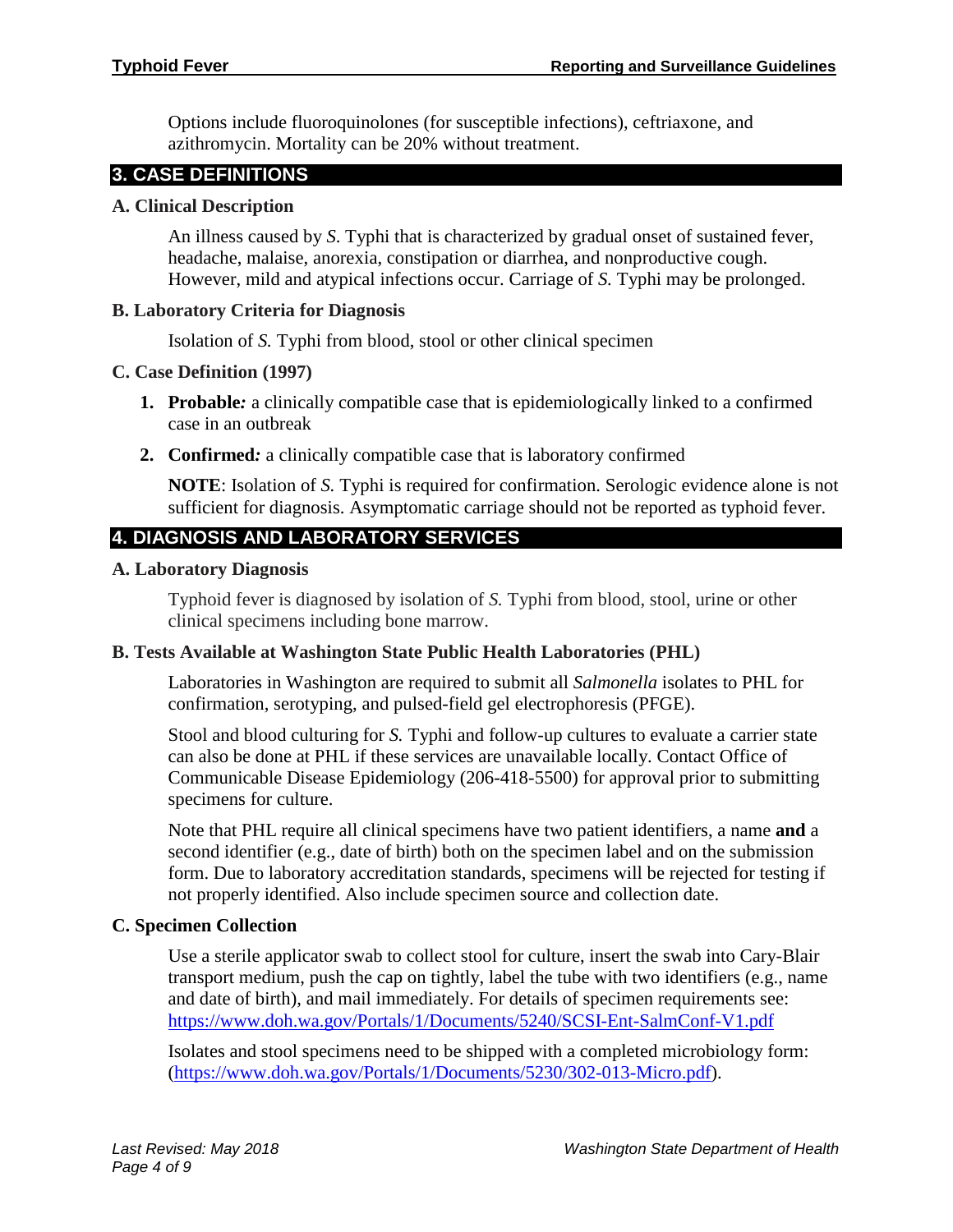#### **5. ROUTINE CASE INVESTIGATION**

Interview the case and others who may be able to provide pertinent information.

#### **A. Identify Potential Sources of Infection**

Ask about potential exposures during the 3–60 days before onset, including:

- 1. Any contacts or household members with a similar illness. Obtain the name, phone number or address and clinical information of the ill person. Anyone meeting the probable case definition should be reported and investigated in the same manner as a confirmed case.
- 2. Travel outside Washington or the United States, or contact with others who have traveled outside the United States. Determine dates and locations of travel.

#### **If the patient did not travel to a typhoid endemic area during the incubation period, consider culturing contacts who may be carriers in attempt to determine the source of infection, particularly elderly or immigrant contacts who prepared food.**

- 3. Source(s) of drinking water at home, work, travel, and any vocational or recreational pursuit, including water from streams, rivers or lakes (obtain travel locations and dates).
- 4. Restaurant meals. Obtain the name of the restaurant, and date and location of the meal.
- 5. Public gathering where food was consumed. Obtain the date, location, and event sponsor.
- 6. Attendance or employment at a child care facility by the case or a household member.

#### **B. Identify Contacts Who Work in Sensitive Occupations**

Determine if any household member or close contact attends or works at a child care facility; or works as a food handler or health care worker. If so, see Section 6.

- 1. Household and other close contacts should not work as food handlers, or in child care, residential care, or health care settings or attend child care, until they have at least 2 consecutive negative stool cultures taken at least 24 hours apart. These contacts can then return to work or child care but should have stool cultures performed weekly until the case is no longer excreting *S.* Typhi or the contact with the case is discontinued.
- 2. All symptomatic household members and other close contacts should be encouraged to seek medical attention from their regular providers. Stool cultures should be requested through medical providers or arranged by local health jurisdictions.
- 3. Any contact found to be *S.* Typhi culture positive should be managed as a new case.
- 4. Educate all contacts about transmission routes, symptoms, and effective hand washing, particularly after using the toilet, changing diapers, and before preparing or eating food.
- 5. Consider vaccination for household contacts of chronic carriers.

#### **C. Environmental Evaluation**

If the source of infection is associated with a child care facility, restaurant, dairy, or public drinking water supply; or, if the case attends, or works at a child care facility or works as a food handler, health care provider, or residential care provider; see Section 6.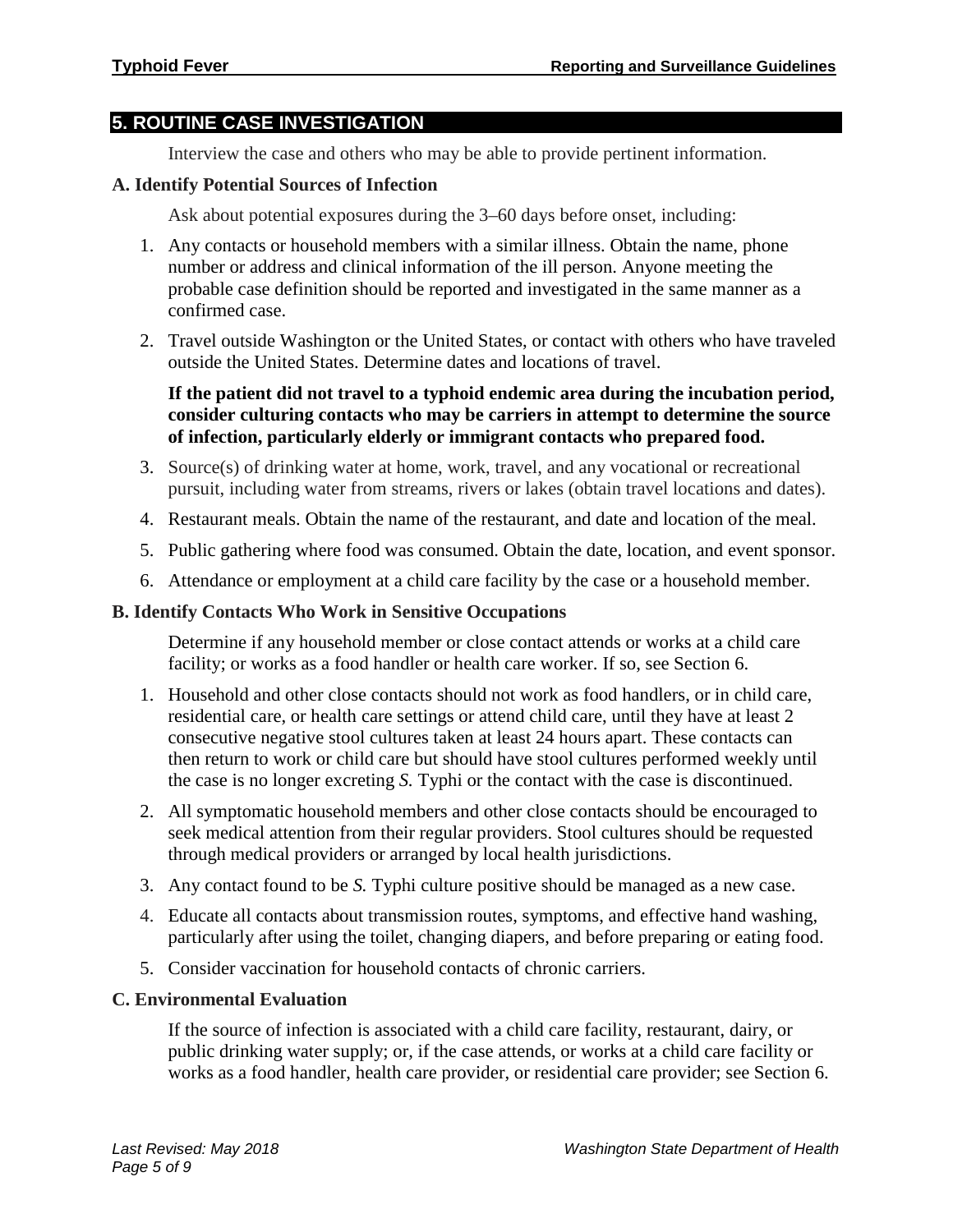# **D. Case Management**

Routine follow-up cultures to detect chronic carriage are indicated for all persons newly diagnosed with typhoid fever, regardless of the need for work or child care restrictions.

- 1. Any person infected with *S.* Typhi should be supervised by the local health jurisdiction (LHJ) until there are three consecutive negative stool cultures (and urine cultures in persons with schistosomiasis). After symptoms end, specimens should be collected at least 24 hours apart and at least 48 hours after completing antibiotics.
- 2. If *S.* Typhi is isolated from any of the three stools, the LHJ should continue supervision until three consecutive stool cultures are negative.
- 3. While under LHJ supervision, persons excreting *S.* Typhi:
	- Should not work as food handlers, child care or residential care provider, or health care workers, or attend child care;
	- Should notify the LHJ at once of any change in address or occupation;
	- Should notify the LHJ at once of any suggestive illness among household members or other personal contacts.

Persons who excrete the organism for a prolonged period can consider antibiotic treatment in an attempt to eliminate the carrier state.

# **E. Infection Control Recommendations**

- 1. Hospitalized patients should be cared for using standard precautions. Contact precautions should be used for diapered or incontinent persons for the duration of the illness or to control institutional outbreaks.
- 2. Educate the case regarding effective hand washing, particularly after using the toilet, changing diapers, and before preparing or eating food. The importance of proper hygiene must be stressed, as excretion of the organism may persist for several weeks or longer.
- 3. School Restrictions: Depending on evaluation of personal hygiene and behavior, the local health jurisdiction may allow children five years of age or older with *S.* Typhi infections to return to school and other group settings but not participate in food handling until they have 3 consecutive negative stool cultures**. See Section 6.**
- 4. Work or Child Care Restrictions: Persons infected with *S.* Typhi may not work as food handlers, or in child care, residential care, or health care settings, or attend child care facilities until they have 3 consecutive negative stool cultures (see section 5.D) and the daycare should be investigated as described in **Section 6.**

**NOTE:** *S.* Paratyphi infection is reported as salmonellosis. However, Office of Communicable Disease Epidemiology recommends excluding persons infected with *S.* Paratyphi presenting with paratyphoid fever from sensitive occupations until 2 consecutive negative stool cultures taken at least 24 hours. Otherwise, follow the salmonellosis guideline for persons infected with *S.* Paratyphi [\(https://www.doh.wa.gov/Portals/1/Documents/5100/420-035-Guideline-](https://www.doh.wa.gov/Portals/1/Documents/5100/420-035-Guideline-Salmonellosis.pdf)[Salmonellosis.pdf\)](https://www.doh.wa.gov/Portals/1/Documents/5100/420-035-Guideline-Salmonellosis.pdf).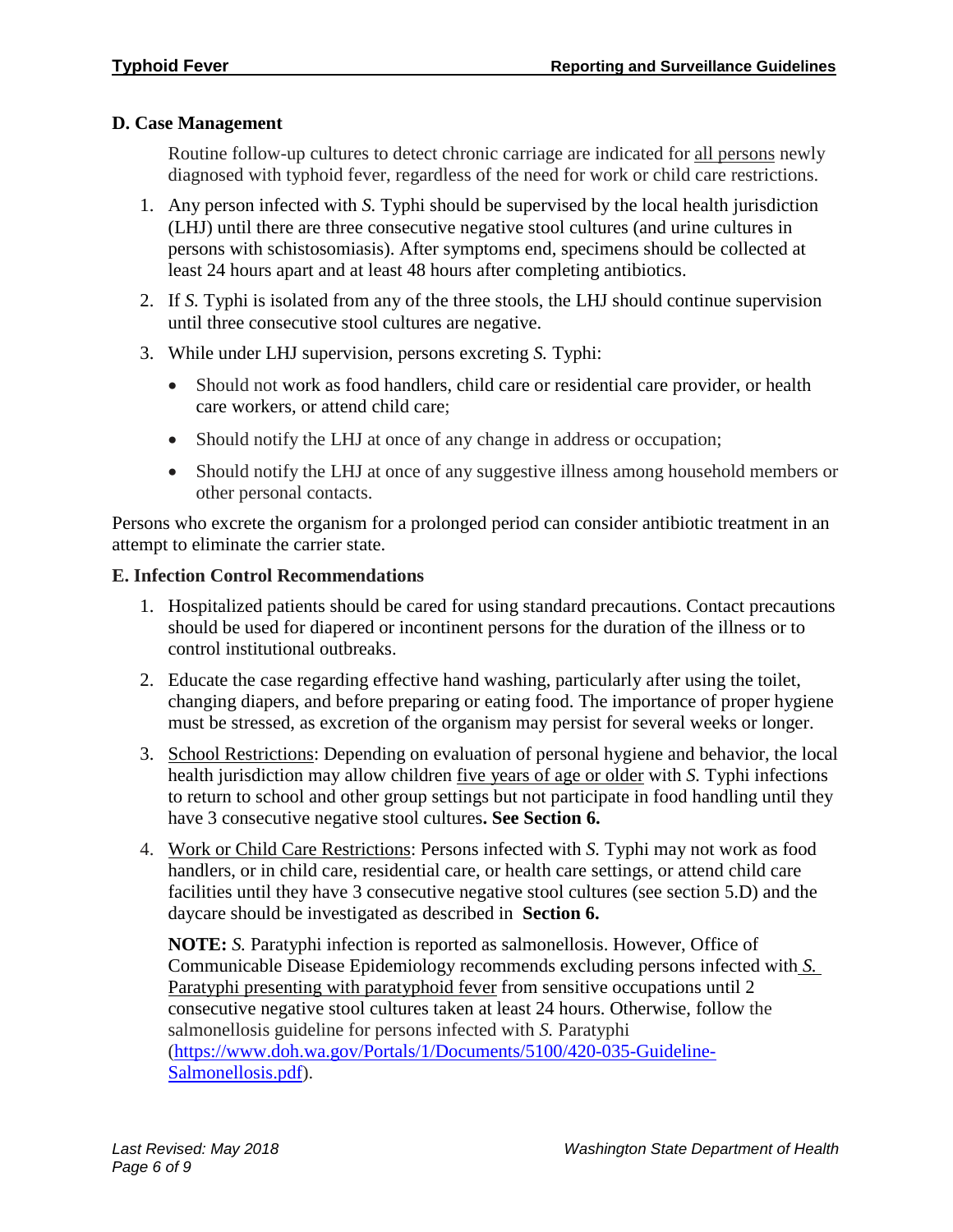# **F. Management of Other Persons Exposed**

If the case acquired the infection while traveling, members of the travel groups should be followed for symptoms. Travel companions having symptoms consistent with typhoid fever should be referred to their provider. Local health jurisdictions can consider culturing the stool of asymptomatic travel companions.

# **6. MANAGING SPECIAL SITUATIONS**

# **A. Case Attends or Works at a Child Care Facility:**

### **Investigate as below if the patient did not travel to a typhoid endemic area during the incubation period, or if the patient attended the facility after onset of symptoms.**

- 1. Exclude cases from work or attendance at child care facilities.
- 2. Interview the operator and inspect the facility including the written attendance records to identify other possible cases among staff or attendees during the previous two months. Note: WAC [170-295-3030](https://app.leg.wa.gov/wac/default.aspx?cite=170-295-3030) specifies that the operator keep a log of illnesses.
- 3. Review food handling, hand washing techniques, toileting and diaper changing practices with the operator and staff.
- 4. Collect stool specimens from any staff member or child who is currently symptomatic or who had symptoms consistent with typhoid fever during the prior two months. In some circumstances, stool cultures may also be indicated for asymptomatic staff and children.
- 5. If a potential exists for typhoid exposure within the child care facility, parents of children in the same child care group as a typhoid case should be notified. Day care operators are required to notify these parents that their child was exposed to a communicable disease through a letter or posted notification [\(WAC 170-295-3030\)](https://app.leg.wa.gov/wac/default.aspx?cite=170-295-3030). The local health jurisdiction may use this notification as an opportunity to ask parents about symptoms in their child and add the following elements to the notification:
	- Children should be monitored carefully for a syndrome of sustained fever, headache, malaise, anorexia, constipation or diarrhea, and nonproductive cough.
	- Medical care should be sought if a child becomes ill with these symptoms and the provider informed that a case of typhoid fever occurred among the child's contacts.
	- The daycare operator or local health jurisdiction (LHJ) should be notified should symptoms occur.
	- A symptomatic child should not be brought to the daycare facility or placed in any other group of children.
	- Information on the illness and how transmission can be prevented.
- 6. Instruct the operator to notify the LHJ immediately if new cases suggestive of typhoid fever occur.
- 7. Follow-up with the child care center to ensure that surveillance and appropriate prevention measures are being carried out. Manage newly symptomatic children as outlined above.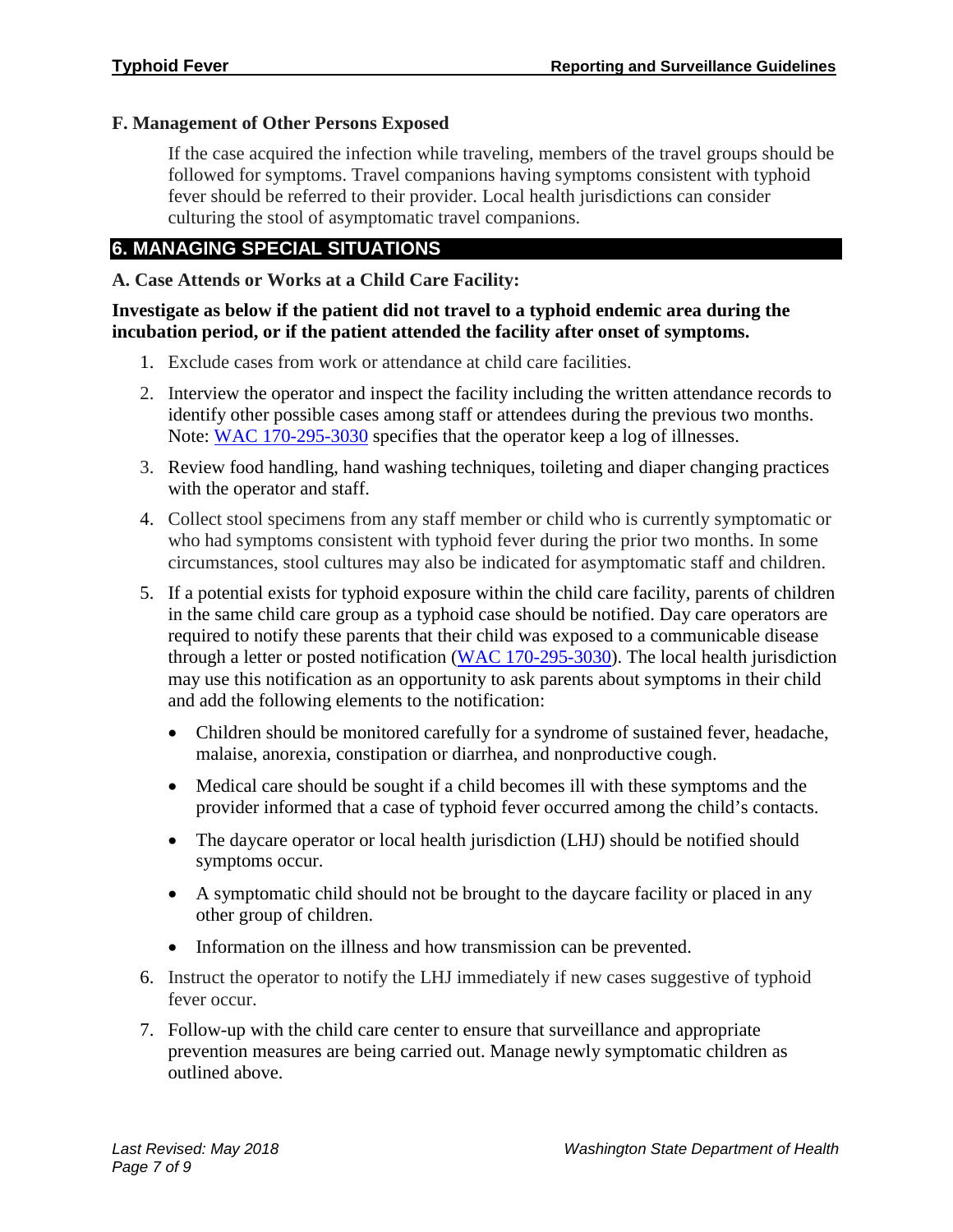# **B. Case is a Food Handler or a Commercial Food Source is Suspected**

- 1. Exclude cases from work as a food handler.
- 2. Conduct an environmental evaluation of the facility. Determine if any of the facility staff have had any illness suggestive of typhoid within the past two months by interviewing the operator, reviewing worker attendance records, and interviewing workers as indicated. Ask about any complaints of illness from patrons during the past two months.
- 3. Collect a stool specimen for culture from any facility employee with a suspicious illness within the past two months. Symptomatic employees should be excluded until symptoms consistent with typhoid have resolved and a negative stool culture has been obtained. Stool cultures may also be indicated for asymptomatic staff, depending on circumstances.

# **C. Food Served at a Public Gathering Suspected**

- 1. Determine if anyone who prepared food for the gathering had any symptoms suggestive of typhoid within the previous two months. Find out if any other food preparers or attendees became ill after the gathering.
- 2. Collect a stool specimen for culture from any food handlers with suggestive histories.
- 3. The extent of further investigation depends on circumstances.

# **D. Case Works at a Health Care or Residential Care Facility**

- 1. Exlude cases from work in direct patient care.
- 2. Consult with the Infection Control Practitioner at the facility. Determine if there has been any unusual incidence of illness suggestive of typhoid within the past two months. If so, investigate further to identify possible common-source outbreaks or any continuing sources of exposure.
- 3. If indicated, conduct an environmental evaluation of the facility.
- 4. The extent of further investigation depends on circumstances.

# **7. ROUTINE PREVENTION**

# **A. Vaccine Recommendations**

Two vaccines are currently licensed in the United States to prevent typhoid fever: an oral live vaccine (Vivotif) and an injectable polysaccharide vaccine (TyphimVi). Typhoid vaccine is not routinely recommended in this country other than for the following groups:

- Travelers to areas in which there is a recognized risk of exposure to *S.* Typhi;
- Persons with ongoing exposure (e.g., household contact) to a documented *S.* Typhi carrier;
- Microbiology laboratorians who work frequently with *S.* Typhi.

Efficacy of these vaccines ranges from 50–80%. Vaccination should not be a substitute for careful selection of food and drink during travel or proper handling of specimens and cultures in a laboratory. Typhoid vaccines do not protect against *S*. Paratyphi infection. For more information about typhoid fever vaccines see current recommendations from the Centers for Disease Control and Prevention (CDC):